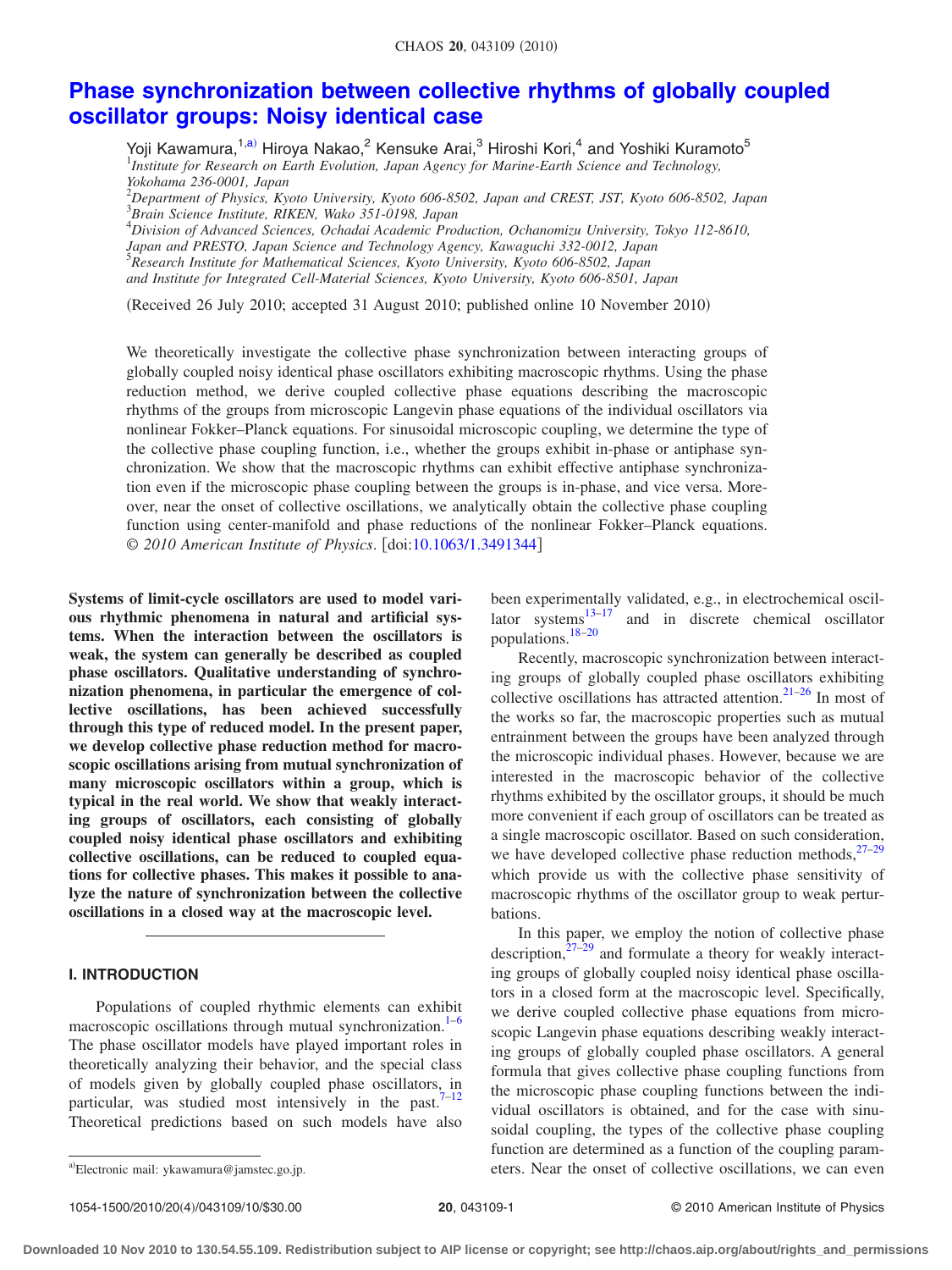analytically obtain the collective phase coupling function by the center-manifold and phase reductions. Based on the collective phase equations, we illustrate counterintuitive phenomena in which two oscillator groups become antiphase synchronized in spite of in-phase microscopic coupling between the groups, and vice versa (in-phase synchronization despite antiphase microscopic coupling).

In Ref. [30,](#page-9-12) we considered a similar problem, namely, collective phase synchronization between two groups of globally coupled oscillators. The crucial difference is that we treat noisy identical phase oscillators in the present work, whereas we analyzed noiseless nonidentical phase oscillators in Ref. [30.](#page-9-12) Although these two situations look similar, they are essentially different physical systems (i.e., stochastic versus deterministic) and mathematical treatments should be developed independently. Here we apply center-manifold reduction as well as phase reduction to nonlinear Fokker– Planck equations governing the oscillator groups, whereas we used the Ott–Antonsen ansatz in the analysis of the noiseless nonidentical system. $30$  In both cases, despite the large difference in their mathematical structures, we obtain similar coupled collective phase equations describing macroscopic dynamics of the groups. Thus, the present paper and Ref. [30](#page-9-12) are mutually complementary and together give deeper understanding of macroscopic collective phenomena.

The organization of the present paper is the following. In Sec. II, we introduce a model of weakly interacting groups of globally coupled noisy phase oscillators and illustrate both effective antiphase and in-phase collective phase synchronization between the groups by numerical simulations. In Sec. III, we develop a theory that derives coupled collective phase equations from the microscopic model and determine the effective type of phase coupling between collective oscillations. In Sec. IV, we analytically obtain the collective phase coupling function near the onset of collective oscillations and discuss several important cases. In Sec. V, we discuss a relation to noise-induced turbulence in a system of nonlocally coupled oscillators. Concluding remarks will be given in Sec. VI.

#### **II. THE MODEL AND ITS DYNAMICS**

## **A. Interacting groups of globally coupled phase oscillators**

We consider two interacting groups of globally coupled noisy identical phase oscillators described by the following model:

<span id="page-1-0"></span>
$$
\dot{\phi}_j^{(\sigma)}(t) = \omega + \frac{1}{N} \sum_{k=1}^N \Gamma(\phi_j^{(\sigma)} - \phi_k^{(\sigma)}) + \sqrt{D} \xi_j^{(\sigma)}(t)
$$

$$
+ \frac{\epsilon}{N} \sum_{k=1}^N \Gamma_{\sigma \tau}(\phi_j^{(\sigma)} - \phi_k^{(\tau)})
$$
(1)

for  $j = 1, ..., N$  and  $(\sigma, \tau) = (1, 2)$  or  $(2, 1)$ , where  $\phi_j$  $t_i^{(\sigma)}(t)$  is the phase of the *j*th oscillator in the  $\sigma$ th group consisting of *N* oscillators and  $\omega$  is the natural frequency common to all oscillators. The second term on the right-hand side represents the internal coupling between the oscillators within the same

group, the third term represents the noise, and the last term gives the external coupling between the oscillators belonging to different groups. The internal phase coupling function  $\Gamma(\phi)$  is assumed to be in-phase,  $d\Gamma(\phi)/d\phi|_{\phi=0} < 0$ ,<sup>2</sup> namely, the oscillators within the same group tend to synchronize with each other. The external phase coupling function between the groups is described by  $\Gamma_{\sigma\tau}(\phi)$ . Characteristic intensity of the internal coupling within each group is scaled to unity, whereas that of the external coupling between the groups is given by  $\epsilon \ge 0$ . The noise  $\xi_j^{(\sigma)}(t)$  is assumed to be white Gaussian,  $31-33$  whose statistics are given by

$$
\langle \xi_j^{(\sigma)}(t) \rangle = 0, \quad \langle \xi_j^{(\sigma)}(t) \xi_k^{(\tau)}(s) \rangle = 2 \delta_{jk} \delta_{\sigma \tau} \delta(t - s). \tag{2}
$$

The noise intensity is characterized by  $D \geq 0$ . When the external coupling is absent, i.e.,  $\epsilon = 0$ , Eq. ([1](#page-1-0)) has a critical noise intensity  $D_c$  below which phase coherent states are realized, namely, collective oscillations arise when  $0 \leq D \leq D_{c}$ <sup>[2](#page-9-13)</sup>. In the following, we assume that  $\epsilon$  is sufficiently small and each group of oscillators exhibits stable collective oscillations.

# **B. Phase synchronization between collective oscillations**

In the following numerical simulations, we assume that the phase coupling functions are sinusoidal (note, however, that our theory itself can be applied to general  $2\pi$ -periodic phase coupling functions<sup>28</sup>. Without loss of generality, the natural frequency can be assumed to be zero,  $\omega = 0$ . The internal phase coupling function between the oscillators within the same group is given by

<span id="page-1-1"></span>
$$
\Gamma(\phi) = -\sin(\phi + \alpha), \quad |\alpha| < \frac{\pi}{2},\tag{3}
$$

which is in-phase (attractive). In this case, the critical noise intensity is given by  $D_c = (\cos \alpha)/2$ , as explained in Sec. IV. The external phase coupling function is described by

<span id="page-1-2"></span>
$$
\Gamma_{\sigma\tau}(\phi) = -\sin(\phi + \beta), \quad |\beta| \le \pi,\tag{4}
$$

which can be either in-phase (attractive) ( $|\beta| < \pi/2$ ) or antiphase (repulsive)  $(|\beta| > \pi/2)^2$  $(|\beta| > \pi/2)^2$  $(|\beta| > \pi/2)^2$  Introducing a complex order parameter  $A^{(\sigma)}(t)$  with modulus  $R^{(\sigma)}(t)$  and phase  $\Theta^{(\sigma)}(t)$ through

<span id="page-1-4"></span>
$$
A^{(\sigma)}(t) = R^{(\sigma)}(t)e^{i\Theta^{(\sigma)}(t)} = \frac{1}{N} \sum_{k=1}^{N} e^{i\phi_k^{(\sigma)}(t)},
$$
\n(5)

we can rewrite Eq.  $(1)$  $(1)$  $(1)$  with the sinusoidal coupling functions given in Eqs.  $(3)$  $(3)$  $(3)$  and  $(4)$  $(4)$  $(4)$  as follows:

<span id="page-1-3"></span>
$$
\dot{\phi}_j^{(\sigma)}(t) = \omega - R^{(\sigma)} \sin(\phi_j^{(\sigma)} - \Theta^{(\sigma)} + \alpha) + \sqrt{D} \xi_j^{(\sigma)}(t)
$$

$$
- \epsilon R^{(\tau)} \sin(\phi_j^{(\sigma)} - \Theta^{(\tau)} + \beta). \tag{6}
$$

Note that  $R^{(\sigma)}$  quantifies the degree of synchronization and  $\Theta^{(\sigma)}$  gives the *collective phase* of the  $\sigma$ th group.

Focusing on weakly coupled collective oscillations, we carried out numerical simulations of Eq.  $(6)$  $(6)$  $(6)$  with Eq.  $(5)$  $(5)$  $(5)$ under the following conditions: the external coupling was assumed to be much weaker than the internal coupling, i.e.,  $\epsilon = 0.01 \ll 1$ ; we set  $D = D_c / 2 = (\cos \alpha) / 4$  and  $\alpha = 3\pi / 8$ ; the

**Downloaded 10 Nov 2010 to 130.54.55.109. Redistribution subject to AIP license or copyright; see http://chaos.aip.org/about/rights\_and\_permissions**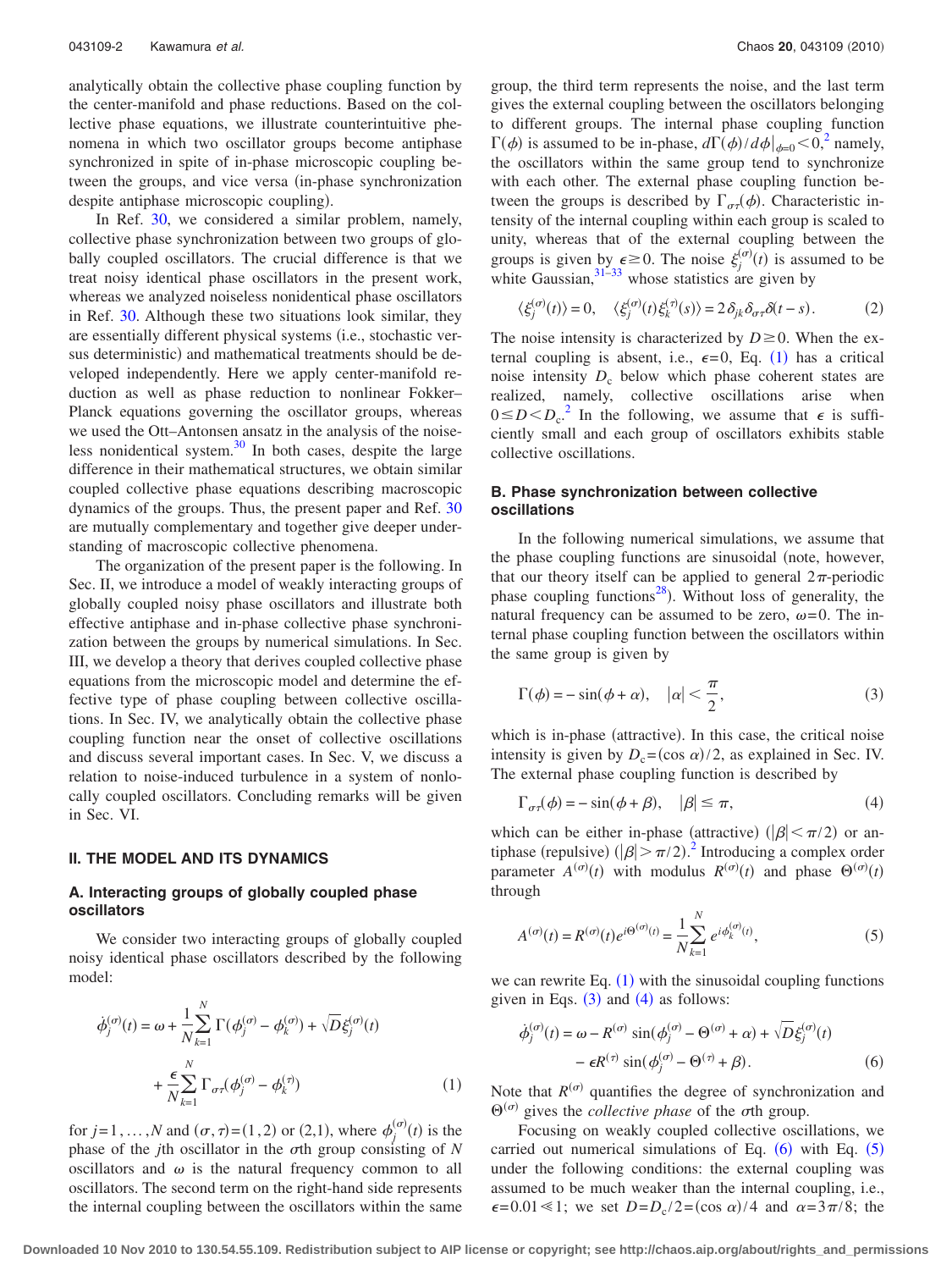<span id="page-2-0"></span>

FIG. 1. (Color online) Time evolution of collective phase difference  $|\Theta^{(1)}-\Theta^{(2)}|$ . (a) Effective antiphase collective synchronization with microscopic in-phase external coupling,  $\beta = 3\pi/8$ . (b) Effective in-phase collective synchronization with microscopic antiphase external coupling,  $\beta = -5\pi/8$ . The other parameters are  $\epsilon = 0.01$ ,  $\omega = 0$ ,  $D = D_c / 2 = (\cos \alpha) / 4$ , and  $\alpha = 3\pi/8$ . In numerical simulations, the number of oscillator in each group is *N*=10 000.

number of oscillators in each group was *N*=10 000, which was sufficiently large to observe clear collective oscillations. We separately prepared two groups of phase oscillators exhibiting collective oscillations and used these states as the initial conditions of the simulations.

In Fig.  $1(a)$  $1(a)$ , evolution of the collective phase difference  $|\Theta^{(1)} - \Theta^{(2)}|$  from almost in-phase synchronized state of the groups is shown. In spite of the in-phase external phase coupling condition between individual oscillator pairs,  $\beta = 3\pi/8$ , the collective phase difference  $|\Theta^{(1)} - \Theta^{(2)}|$  eventually approached  $\pi$ , namely, the two groups became antiphase synchronized after some time. Thus, Fig.  $1(a)$  $1(a)$  indicates that the collective phase coupling function between the group is antiphase although microscopic external phase coupling functions are in-phase. In contrast, Fig.  $1(b)$  $1(b)$  shows evolution of  $|\Theta^{(1)} - \Theta^{(2)}|$  from almost antiphase synchronized state of the groups with antiphase microscopic external phase coupling function,  $\beta = -5\pi/8$ , which eventually became in-phase synchronized.

Snapshots of the microscopic phase variables after the collective phase difference has reached the asymptotic value in Fig. [1](#page-2-0) are displayed in Fig. [2.](#page-2-1) In Fig.  $2(a)$  $2(a)$ , the two distributions of the oscillators are shifted by  $\pi$ , indicating antiphase synchronization between the groups. In contrast, the two distributions almost overlap in Fig.  $2(b)$  $2(b)$ , i.e., they are in-phase synchronized. Note that oscillators from different groups do not synchronize with each other. In other words, the collective phase synchronization between the groups is not due to complete synchronization of individual oscillators at the microscopic level.

<span id="page-2-1"></span>

FIG. 2. (Color online) Snapshots of the asymptotic states of the individual oscillators in Fig. [1.](#page-2-0) Only one in every five oscillators is plotted. Open circle  $(O)$  and plus  $(+)$  respectively indicate oscillator of group  $(1)$  and that of group (2). (a) Effective antiphase coupling with microscopic in-phase coupling,  $\beta = 3\pi/8$ . (b) Effective in-phase coupling with microscopic antiphase coupling,  $\beta = -5\pi/8$ .

Thus, the type of the collective phase coupling functions can be effectively different from that of the microscopic external phase coupling functions, depending on the collective dynamics of the oscillators taking place in each group. We develop a theory that yields the collective phase coupling function from the microscopic model in Secs. III and IV.

#### **III. COLLECTIVE PHASE REDUCTION**

We derive coupled dynamical equations for the collective phase variables of the groups from the Langevin phase equations of individual oscillators through nonlinear Fokker– Planck equations and obtain a formula that relates the collective phase coupling function between the groups to the microscopic phase coupling function between individual oscillator pairs from different groups. Using them, we determine the type of the collective phase coupling function and explain the results of the numerical simulations in Sec. II.

## **A. Nonlinear Fokker–Planck equations**

In the continuum limit, i.e.,  $N \rightarrow \infty$ , the Langevin phase equations ([1](#page-1-0)) can be transformed into the following coupled nonlinear Fokker–Planck equations: $2,21,27,28$  $2,21,27,28$  $2,21,27,28$  $2,21,27,28$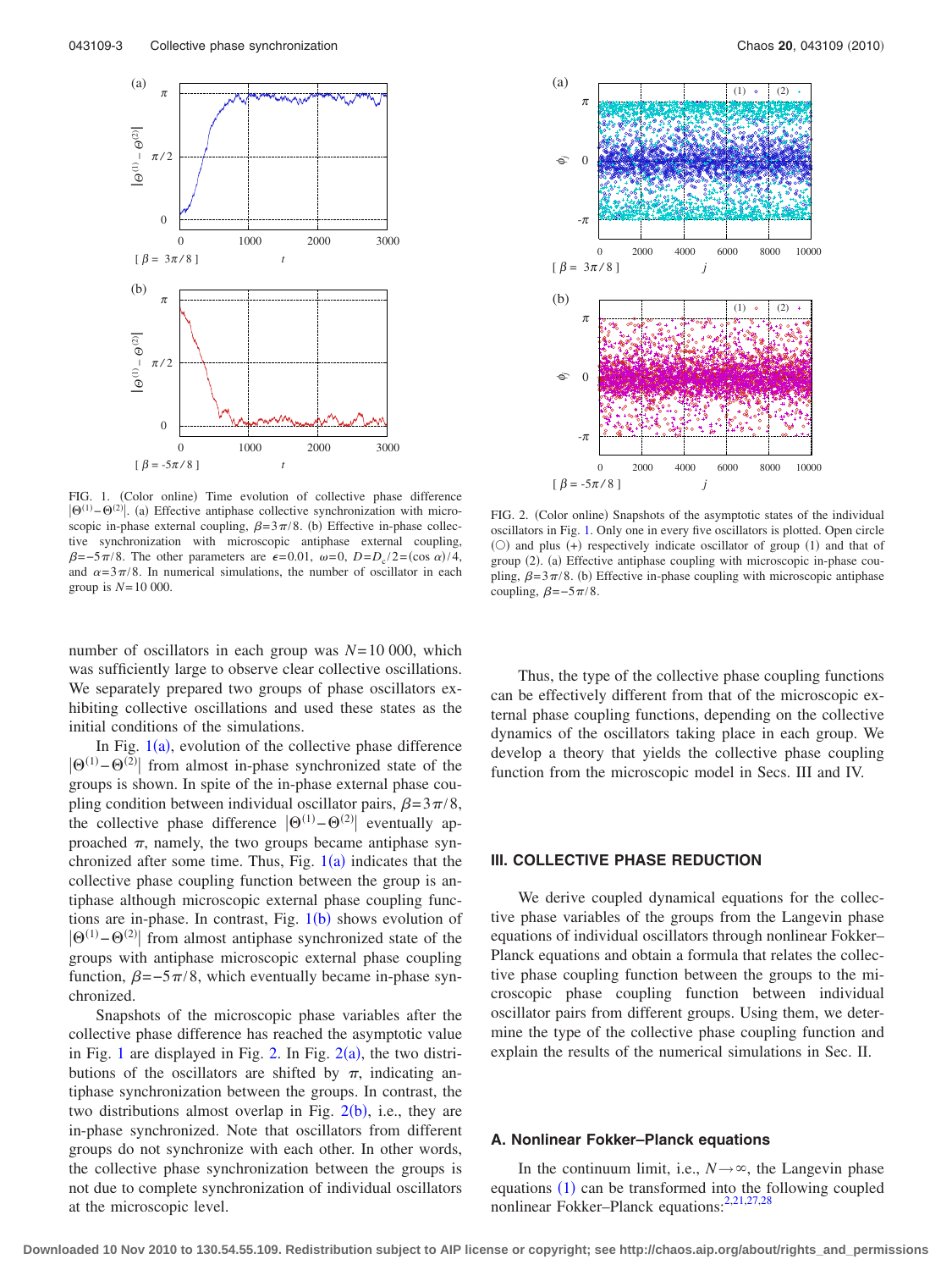<span id="page-3-0"></span>
$$
\frac{\partial}{\partial t} f^{(\sigma)}(\phi, t)
$$
\n
$$
= -\frac{\partial}{\partial \phi} \left[ \left\{ \omega + \int_0^{2\pi} d\phi' \Gamma(\phi - \phi') f^{(\sigma)}(\phi', t) \right\} f^{(\sigma)}(\phi, t) \right]
$$
\n
$$
+ D \frac{\partial^2}{\partial \phi^2} f^{(\sigma)}(\phi, t)
$$
\n
$$
- \epsilon \frac{\partial}{\partial \phi} \left[ \int_0^{2\pi} d\phi' \Gamma_{\sigma \tau}(\phi - \phi') f^{(\tau)}(\phi', t) f^{(\sigma)}(\phi, t) \right] \tag{7}
$$

for  $(\sigma, \tau) = (1, 2)$  or  $(2, 1)$ . Here,  $f^{(\sigma)}(\phi, t)$  is the one-body probability density function of the individual oscillator phase  $\phi$  in the *o*th group, which is normalized as  $\int_0^{2\pi} d\phi f^{(\sigma)}(\phi, t)$  $=1$ . The first two terms on the right-hand side represent internal dynamics of the  $\sigma$ th group, and the third term represents weak interaction between  $\sigma$ th group and  $\tau$ th group. The complex order parameter of Eq.  $(5)$  $(5)$  $(5)$  is now expressed as

$$
A^{(\sigma)}(t) = R^{(\sigma)}(t)e^{i\Theta^{(\sigma)}(t)} = \int_0^{2\pi} d\phi e^{i\phi} f^{(\sigma)}(\phi, t).
$$
 (8)

When the external coupling between the groups is absent, each group of oscillators obeying Eq. ([7](#page-3-0)) with  $\epsilon = 0$  exhibits collective rhythms under the condition  $0 \leq D \leq D_{\rm c}$ .<sup>[2](#page-9-13)[,21,](#page-9-8)[27](#page-9-10)[,28](#page-9-16)</sup> We assume that this situation persists even if  $\epsilon$  becomes slightly positive and the two groups interact with each other weakly.

The collectively oscillating solution of the nonlinear Fokker–Planck equations ([7](#page-3-0)) without external coupling  $(\epsilon = 0)$  can be expressed as a steadily rotating wave packet on a periodic interval  $[0, 2\pi]$ ,

<span id="page-3-1"></span>
$$
f^{(\sigma)}(\phi, t) = f_0(\varphi^{(\sigma)}), \quad \varphi^{(\sigma)} = \phi - \Theta^{(\sigma)}, \quad \dot{\Theta}^{(\sigma)} = \Omega \tag{9}
$$

for  $\sigma = 1, 2$ , where the  $f_0(\varphi)$  represents the steady functional shape of the wave packet,  $\Theta^{(\sigma)}$  is the location of the wave packet at time  $t$ , namely, the collective phase of the  $\sigma$ th group, and  $\Omega$  is the collective frequency common to both groups.<sup>[27,](#page-9-10)[28](#page-9-16)</sup>

#### **B. Collective phase equations**

Let us assume  $\epsilon = 0$  and focus on a single group. The group index  $\sigma$  will be dropped for the moment. Inserting Eq. ([9](#page-3-1)) into the nonlinear Fokker–Planck equation ([7](#page-3-0)) with  $\epsilon = 0$ , we find that  $f_0(\varphi)(\varphi = \varphi - \Theta)$  satisfies the following equation:

<span id="page-3-2"></span>
$$
D\frac{d^2}{d\varphi^2}f_0(\varphi) + (\Omega - \omega)\frac{d}{d\varphi}f_0(\varphi) - \frac{d}{d\varphi}[g_0(\varphi)f_0(\varphi)] = 0,
$$
\n(10)

where

$$
g_0(\varphi) = \int_0^{2\pi} d\varphi' \Gamma(\varphi - \varphi') f_0(\varphi'). \tag{11}
$$

Let  $u(\varphi, t)$  represent small disturbance to the collectively oscillating solution and consider a slightly perturbed solution  $f(\phi, t) = f_0(\phi) + u(\phi, t)$ . Equation ([7](#page-3-0)) with  $\epsilon = 0$  is linearized in

 $u(\varphi, t)$ , i.e.,  $\partial_t u(\varphi, t) = \hat{L}u(\varphi, t)$ , where the linear operator  $\hat{L}$  is given by

$$
\hat{L}u(\varphi) = D \frac{d^2}{d\varphi^2} u(\varphi) + (\Omega - \omega) \frac{d}{d\varphi} u(\varphi) - \frac{d}{d\varphi} [g_0(\varphi)u(\varphi)]
$$

$$
- \frac{d}{d\varphi} \bigg[ f_0(\varphi) \int_0^{2\pi} d\varphi' \Gamma(\varphi - \varphi') u(\varphi') \bigg]. \tag{12}
$$

Defining the inner product as

$$
[u^*(\varphi), u(\varphi)] = \int_0^{2\pi} d\varphi u^*(\varphi) u(\varphi), \qquad (13)
$$

we introduce an adjoint operator  $\hat{L}^*$  of  $\hat{L}$  by

$$
[u^*(\varphi), \hat{L}u(\varphi)] = [\hat{L}^*u^*(\varphi), u(\varphi)].
$$
\n(14)

The adjoint operator  $\hat{L}^*$  is explicitly given as

$$
\hat{L}^* u^*(\varphi) = D \frac{d^2}{d\varphi^2} u^*(\varphi) - (\Omega - \omega) \frac{d}{d\varphi} u^*(\varphi) + g_0(\varphi) \frac{d}{d\varphi} u^*(\varphi)
$$

$$
+ \int_0^{2\pi} d\varphi' \Gamma(\varphi' - \varphi) f_0(\varphi') \frac{d}{d\varphi'} u^*(\varphi'). \tag{15}
$$

In the calculation below, we need only zero eigenfunctions  $u_0(\varphi)$  of  $\hat{L}$  and  $u_0^*(\varphi)$  of  $\hat{L}^*$ . Note that the right zero eigenfunction can be chosen as

$$
\hat{L}u_0(\varphi) = 0, \quad u_0(\varphi) = \frac{d}{d\varphi}f_0(\varphi),\tag{16}
$$

which follows from differentiation of Eq.  $(10)$  $(10)$  $(10)$  with respect to  $\varphi$ . The left zero eigenfunction is normalized as

$$
\hat{L}^* u_0^*(\varphi) = 0, \quad [u_0^*(\varphi), u_0(\varphi)] = 1.
$$
\n(17)

Now let us introduce weak external coupling, i.e., we assume  $0 < \epsilon \ll 1$  and treat the last term in Eq. ([7](#page-3-0)) as perturbations. Using the phase reduction method,  $2.27,28$  $2.27,28$  $2.27,28$  we can derive coupled collective phase equations from the nonlinear Fokker-Planck equations ([7](#page-3-0)). Namely, we project the nonlin-ear Fokker–Planck equations ([7](#page-3-0)) onto the unperturbed collectively oscillating solution as

$$
\frac{d}{dt}(-\Theta^{(\sigma)})
$$
\n
$$
= \left[ u_0^*(\phi - \Theta^{(\sigma)}), \frac{\partial}{\partial t} f^{(\sigma)}(\phi, t) \right]
$$
\n
$$
\approx -\Omega - \epsilon \left[ u_0^*(\phi), \frac{d}{d\phi} \int_0^{2\pi} d\phi' \Gamma_{\sigma\tau}(\phi - \phi' - \Theta^{(\sigma)} - \Theta^{(\tau)})
$$
\n
$$
\times f_0(\phi') f_0(\phi) \right],
$$
\n(18)

where we approximated  $f^{(\sigma)}(\phi, t)$  by the unperturbed solution  $f_0(\varphi^{(\sigma)})$  and used that  $\left[ u_0^*(\varphi), \dot{f}_0(\varphi) \right] = -\Omega$ . Therefore, the collective phase equation takes the form

<span id="page-3-3"></span>
$$
\dot{\Theta}^{(\sigma)} = \Omega + \epsilon F_{\sigma\tau}(\Theta^{(\sigma)} - \Theta^{(\tau)}),\tag{19}
$$

where the *collective phase coupling function* is given by

**Downloaded 10 Nov 2010 to 130.54.55.109. Redistribution subject to AIP license or copyright; see http://chaos.aip.org/about/rights\_and\_permissions**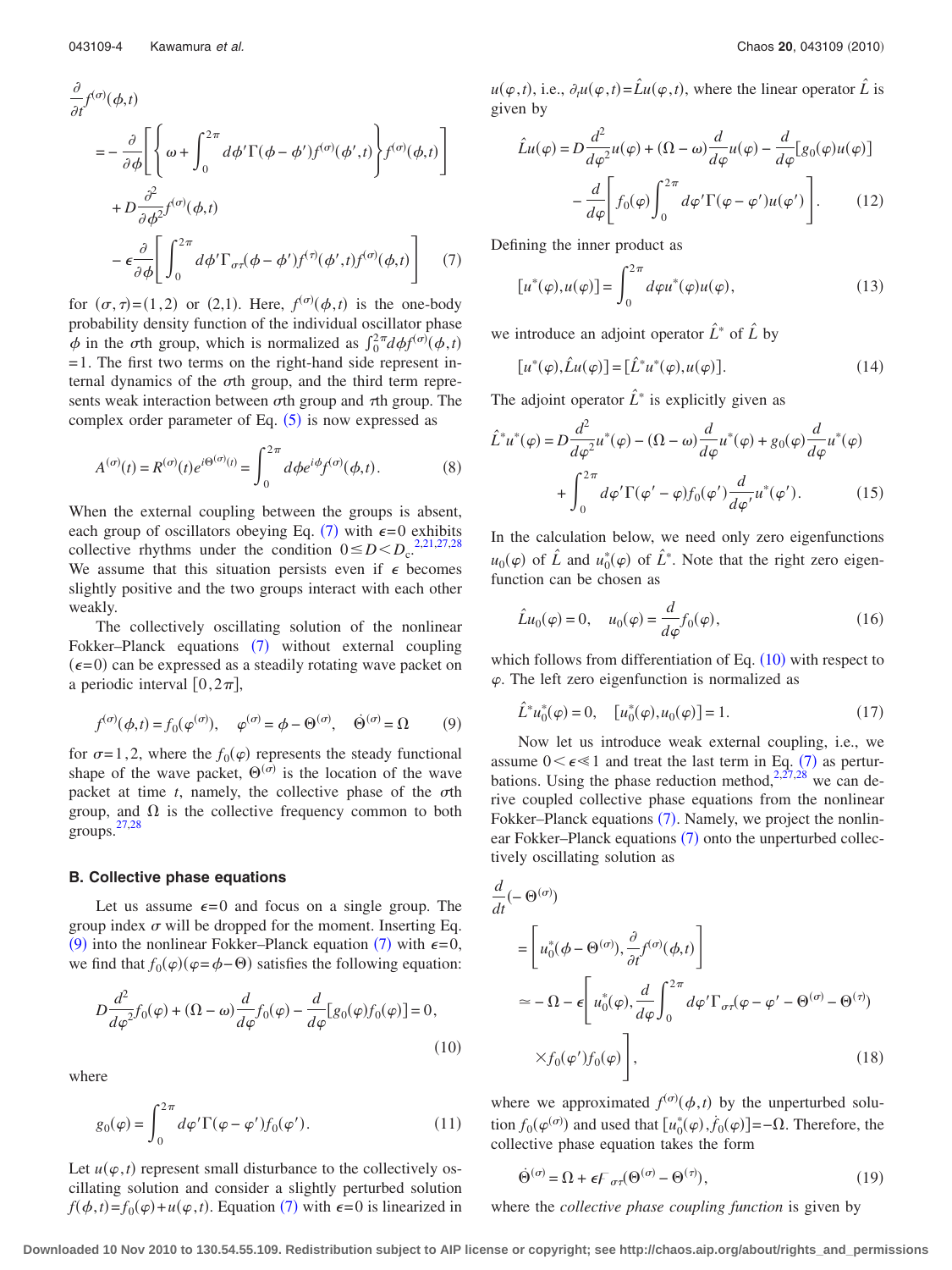<span id="page-4-0"></span>
$$
F_{\sigma\tau}(\Theta^{(\sigma)} - \Theta^{(\tau)}) = \int_0^{2\pi} d\varphi \int_0^{2\pi} d\varphi' \Gamma_{\sigma\tau}(\varphi - \varphi' + \Theta^{(\sigma)} - \Theta^{(\tau)})
$$

$$
\times k_0(\varphi) f_0(\varphi')
$$
(20)

for  $(\sigma, \tau) = (1, 2)$  or  $(2, 1)$ . The function  $k_0(\varphi)$  is defined by

$$
k_0(\varphi) = -f_0(\varphi) \frac{d}{d\varphi} u_0^*(\varphi)
$$
 (21)

and normalized as

$$
\int_0^{2\pi} d\varphi k_0(\varphi) = \int_0^{2\pi} d\varphi u_0^*(\varphi) u_0(\varphi) = 1, \qquad (22)
$$

which is the kernel function determining the *collective phase sensitivity* of the group as a convolution of the microscopic phase sensitivity.<sup>2</sup>

### **C. The case with sinusoidal coupling**

When the microscopic external phase coupling function  $\Gamma_{\sigma\tau}(\phi)$  is sinusoidal as given in Eq. ([4](#page-1-2)), the collective phase coupling function also takes a sinusoidal form

$$
F_{\sigma\tau}(\Theta) = -\rho \sin(\Theta + \delta),\tag{23}
$$

because Eq. ([20](#page-4-0)) is a double convolution of  $\Gamma_{\sigma\tau}(\varphi - \varphi' + \Theta)$ with  $k_0(\varphi) f_0(\varphi')$ . Here, the parameter  $\rho$  cos  $\delta$  determines the effective type of the collective phase coupling function; it is in-phase when  $\rho \cos \delta > 0$  and antiphase when  $\rho \cos \delta < 0$ . This quantity can be evaluated from the following equation:

<span id="page-4-2"></span>
$$
\rho \cos \delta = - \left. \frac{dF_{\sigma\tau}(\Theta)}{d\Theta} \right|_{\Theta = 0}
$$
  
= 
$$
- \int_0^{2\pi} d\varphi \int_0^{2\pi} d\varphi' \Gamma_{\sigma\tau}(\varphi - \varphi') k_0(\varphi) u_0(\varphi').
$$
 (24)

Now we examine the case  $D = D_c / 2 = (\cos \alpha) / 4$ , which we considered in the numerical simulations shown in Fig. [1.](#page-2-0) Typical functional shapes of  $f_0(\phi)$ ,  $u_0(\phi)$ ,  $u_0^*(\phi)$ , and  $k_0(\phi)$ in this case are illustrated in Fig. [3,](#page-4-1) which were numerically obtained from the nonlinear Fokker–Planck equation. Details of the numerical method are described in Ref. [27.](#page-9-10) From these functions, the dependence of  $\rho$  cos  $\delta$  on  $\alpha$  and  $\beta$  was numerically evaluated by Eq.  $(24)$  $(24)$  $(24)$ , as shown in Fig.  $4(a)$  $4(a)$ . The type of the collective phase coupling function is represented in Fig. [4](#page-4-3)(b), where the solid curves satisfying  $\rho \cos \delta = 0$  represent the borders between the in-phase and the antiphase parameter regions. The two sets of parameter values used in Fig. [1](#page-2-0) are also plotted in Fig.  $4(b)$  $4(b)$ . As can be seen, the set of parameters corresponding to Fig.  $1(a)$  $1(a)$  is in the antiphase region,  $\rho$  cos  $\delta$ <0, which yields effective antiphase collective phase coupling between the groups. Similarly, the parameter set corresponding to Fig.  $1(b)$  $1(b)$  is in the in-phase region,  $\rho$  cos  $\delta$  > 0, yielding effective in-phase collective phase coupling. Thus, the collective phase reduction theory successfully explains the numerical results in Fig. [1.](#page-2-0)

<span id="page-4-1"></span>

FIG. 3. (a) Distribution function  $f_0(\phi)$ . (b) Right zero eigenfunction  $u_0(\phi)$ . (c) Left zero eigenfunction  $u_0^*(\phi)$ . (d) Kernel function  $k_0(\phi)$ . Parameters are  $D = D_c / 2 = (\cos \alpha) / 4$  and  $\alpha = 3\pi / 8$ , where order parameter amplitude is *R*=0.653 28.  $\beta = 3\pi/8$  gives  $\rho \cos \delta = -0.322$  64, whereas  $\beta = -5\pi/8$  gives  $\rho \cos \delta = 0.32264$ .

#### **IV. CENTER-MANIFOLD AND PHASE REDUCTIONS**

In this section, we analytically determine the collective phase coupling function at the onset of collective oscillations by applying phase reduction to amplitude equations obtained by the center-manifold reduction of the nonlinear Fokker– Planck equations. This method gives analytical results without recourse to numerical determination of the kernel and other functions for general microscopic phase coupling functions, although restricted to the vicinity of the onset of collective oscillations.

<span id="page-4-3"></span>

FIG. 4. (Color online) Effective type of phase coupling between collective oscillations with  $\alpha \in (-\pi/2, \pi/2)$ ,  $\beta \in [-\pi, \pi]$ , and  $D = D_c/2 = (\cos \alpha)/4$ , which is numerically evaluated by Eq. ([24](#page-4-2)). (a) Dependence of  $\rho$  cos  $\delta$  on  $\alpha$ and  $\beta$ . (b) The solid curves are determined by  $\rho$  cos  $\delta = 0$ . The filled circle (•) indicates  $\alpha = \beta = 3\pi/8$  corresponding to Figs. [1](#page-2-0)(a) and [2](#page-2-1)(a). The cross ( $\times$ ) indicates  $\alpha = 3\pi/8$  and  $\beta = -5\pi/8$  corresponding to Figs. [1](#page-2-0)(b) and [2](#page-2-1)(b).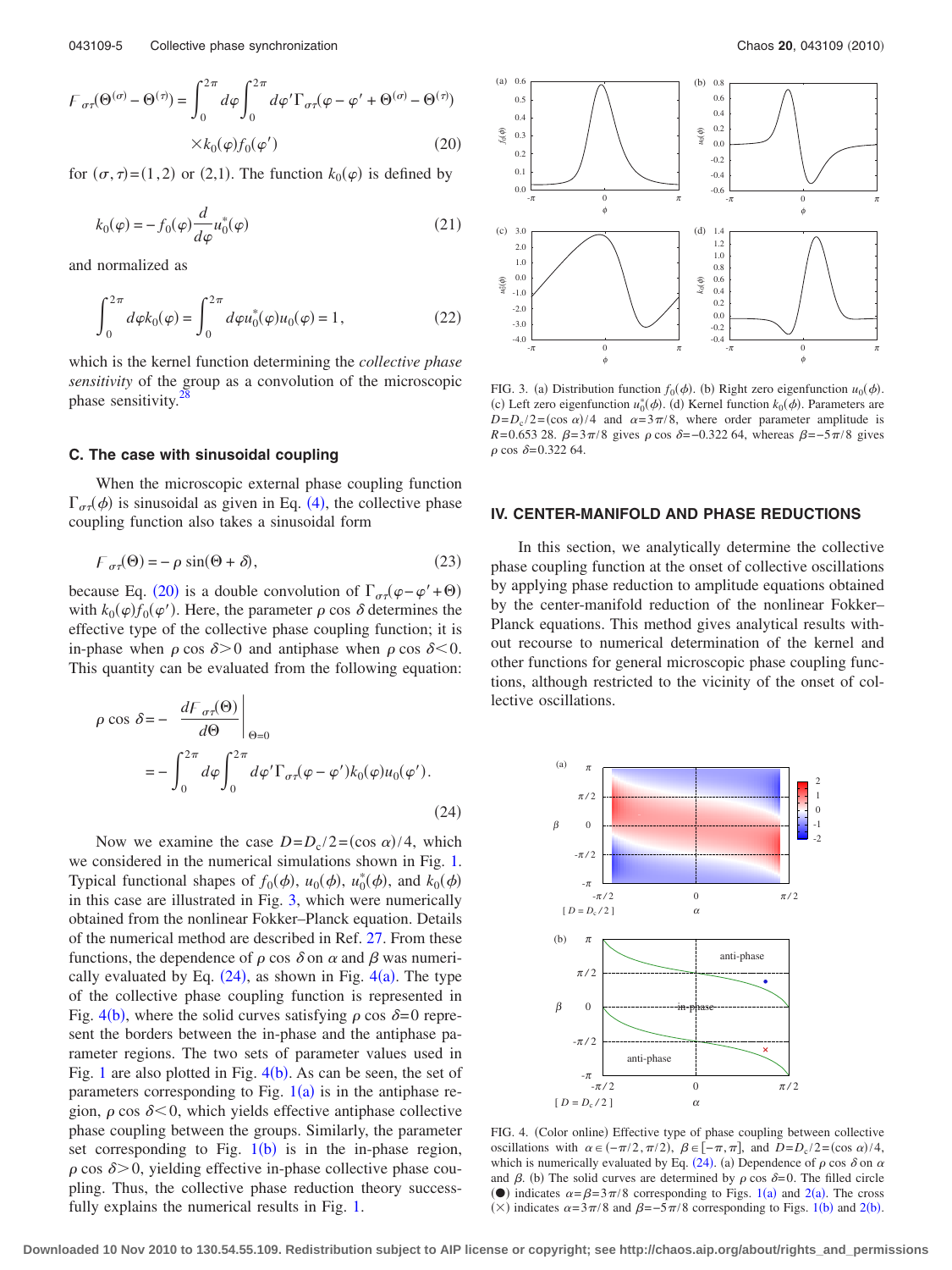## **A. Amplitude equations near the onset of collective oscillations**

We derive coupled amplitude equations that describe the macroscopic rhythms of the groups near the onset of collective oscillations. Expanding the  $2\pi$ -periodic functions  $f^{(\sigma)}(\phi,t)$ ,  $\Gamma(\phi)$ , and  $\Gamma_{\sigma\tau}(\phi)$  into Fourier series as

$$
f^{(\sigma)}(\phi, t) = \frac{1}{2\pi} \sum_{l=-\infty}^{\infty} f_l^{(\sigma)}(t) e^{il\phi}, \quad f_l^{(\sigma)}(t) = \int_0^{2\pi} d\phi f^{(\sigma)}(\phi, t) e^{-il\phi},
$$
\n(25)

$$
\Gamma(\phi) = \sum_{l=-\infty}^{\infty} \Gamma_l e^{il\phi}, \quad \Gamma_l = \frac{1}{2\pi} \int_0^{2\pi} d\phi \Gamma(\phi) e^{-il\phi}, \tag{26}
$$

$$
\Gamma_{\sigma\tau}(\phi) = \sum_{l=-\infty}^{\infty} \Gamma_{\sigma\tau,l} e^{il\phi}, \quad \Gamma_{\sigma\tau,l} = \frac{1}{2\pi} \int_{0}^{2\pi} d\phi \Gamma_{\sigma\tau}(\phi) e^{-il\phi}, \tag{27}
$$

the coupled nonlinear Fokker–Planck equations ([7](#page-3-0)) can be expressed as

<span id="page-5-0"></span>
$$
\dot{f}_l^{(\sigma)}(t) = -[DI^2 + il(\omega + \Gamma_0 + \Gamma_l)]f_l^{(\sigma)} - il \sum_{m \neq 0,l} \Gamma_m f_m^{(\sigma)} f_{l-m}^{(\sigma)}
$$

$$
+ \epsilon \left[ -il \Gamma_{\sigma \tau, 0} f_l^{(\sigma)} - il \Gamma_{\sigma \tau, l} f_l^{(\tau)} - il \sum_{m \neq 0,l} \Gamma_{\sigma \tau, m} f_m^{(\tau)} f_{l-m}^{(\sigma)} \right].
$$
\n(28)

When the noise intensity *D* is decreased below the critical value  $D_c$  in the absence of external coupling between the groups,  $\epsilon = 0$ , the uniform solution  $f^{(\sigma)}(\phi, t) = 1/(2\pi)$  of Eq. ([7](#page-3-0)), corresponding to the incoherent state, becomes unstable. Equivalently, the trivial solution  $f_0^{(\sigma)} = 1$ ,  $f_l^{(\sigma)} = 0$  ( $l \neq 0$ ) of Eq. ([28](#page-5-0)) is destabilized and a pair of modes  $f_{\pm l_c}^{(\sigma)}$  $_{+l}^{(\sigma)}$  with critical nonzero wavenumbers  $\pm l_c$  starts to grow. From the linear part of Eq.  $(28)$  $(28)$  $(28)$ , instability of the mode *l* occurs when  $Dl^2$ −*l* Im  $\Gamma_l$  < 0, namely, *D* < Im  $\Gamma_l$ /*l*. Thus, the most unstable wavenumbers  $\pm l_c$  are those that maximize Im  $\Gamma_l / l$ . Generally, the fundamental harmonic components tend to be predominant in the phase coupling function, so that we obtain  $l_c = \pm 1$  in most cases.

Assuming  $l_c = \pm 1$ , we introduce a complex amplitude  $A^{(\sigma)}(t)$  of the fundamental harmonic modes of  $f^{(\sigma)}(\phi, t)$  as

$$
f^{(\sigma)}(\phi, t) = \frac{1}{2\pi} + \frac{1}{2\pi} (A^{(\sigma)}(t)e^{-i\phi} + \bar{A}^{(\sigma)}(t)e^{i\phi}),
$$
 (29)

where  $\overline{A}^{(\sigma)}(t)$  is the complex conjugate of  $A^{(\sigma)}(t) = f_{-1}^{(\sigma)}(t)$ . We are concerned with weakly coupled collective oscillations, and thus consider the external interaction as perturbations. Using the center-manifold reduction method, $\lambda$  we can derive a pair of coupled complex amplitude equations from Eq. ([28](#page-5-0)) in the following form: $<sup>2</sup>$ </sup>

<span id="page-5-1"></span>
$$
\dot{A}^{(\sigma)} = (\mu + i\Omega_c)A^{(\sigma)} - g|A^{(\sigma)}|^2 A^{(\sigma)} + \epsilon d_{\sigma\tau}A^{(\tau)}
$$
(30)

for  $(\sigma, \tau)$ =(1,2) or (2,1), where the parameters are given by

<span id="page-5-3"></span>
$$
\mu = D_{\rm c} - D, \quad D_{\rm c} = -\operatorname{Im} \Gamma_{-1},
$$
  

$$
\Omega_{\rm c} = \omega + \operatorname{Re} \Gamma_{-1} + \Gamma_0 + \epsilon \Gamma_{\sigma \tau, 0}
$$
 (31)

and

$$
g = \frac{-\Gamma_{-1}(\Gamma_{-2} + \Gamma_1)}{2 \text{ Im }\Gamma_{-1} - i \text{ Re }\Gamma_{-1} + i\Gamma_{-2}}, \quad d_{\sigma\tau} = i\Gamma_{\sigma\tau, -1}.
$$
 (32)

See Refs. [2,](#page-9-13) [21,](#page-9-8) and [27](#page-9-10) for details of the derivation. We should note that Eq.  $(30)$  $(30)$  $(30)$  represents two coupled Stuart– Landau oscillators, each of which [i.e.,  $\dot{A} = (\mu + i\Omega_c)A$  $-g|A|^2A$  describes collective oscillations of the respective oscillator group.

#### **B. Phase reduction of the amplitude equations**

Next, we derive coupled collective phase equations by reducing the coupled Stuart–Landau equations obtained above by assuming that the external interaction between the groups is sufficiently weak, i.e.,  $\epsilon$  is small. When the two groups are uncoupled,  $\epsilon = 0$ , the limit-cycle solution  $A_0(\Theta)$  of Eq. ([30](#page-5-1)) is given by ( $\sigma$  is dropped again for the moment)

<span id="page-5-4"></span>
$$
A_0(\Theta) = \sqrt{\frac{\mu}{\text{Re }g}} e^{i\Theta}, \quad \dot{\Theta} = \Omega = \Omega_c - \mu \frac{\text{Im }g}{\text{Re }g}.
$$
 (33)

The left and right Floquet eigenvectors of this limit-cycle solution associated with the zero eigenvalue can be written as

<span id="page-5-2"></span>
$$
U_0(\Theta) = \frac{dA_0(\Theta)}{d\Theta} = i\sqrt{\frac{\mu}{\text{Re }g}}e^{i\Theta},
$$
  

$$
U_0^*(\Theta) = i\sqrt{\frac{\text{Re }g}{\mu}}\frac{g}{\text{Re }g}e^{i\Theta},
$$
 (34)

where the inner product of  $U_0(\Theta)$  and  $U_0^*(\Theta)$  satisfies the normalization condition

$$
\operatorname{Re}[\bar{U}_0^*(\Theta)U_0(\Theta)] = 1. \tag{35}
$$

Although Eq. ([34](#page-5-2)) is expressed in complex representation for the sake of convenience in analytical calculations performed below, they are equivalent to the known results.<sup>2</sup>

Now let us introduce weak external coupling as perturbations, i.e., we assume  $0 < \epsilon \ll \mu \ll 1$ . Using the phase reduction method, $\frac{2}{x}$  we can derive the collective phase equation  $(19)$  $(19)$  $(19)$  from the amplitude equation  $(30)$  $(30)$  $(30)$ . Namely, we project the amplitude equation  $(30)$  $(30)$  $(30)$  onto the unperturbed limit-cycle orbit as

$$
\dot{\Theta}^{(\sigma)} = \text{Re}[\bar{U}_0^*(\Theta^{(\sigma)}) \dot{A}^{(\sigma)}]
$$
  
\n
$$
\simeq \Omega + \epsilon \text{ Re}[\bar{U}_0^*(\Theta^{(\sigma)}) d_{\sigma} A_0(\Theta^{(\tau)})],
$$
\n(36)

where we approximated  $A^{(\sigma)}$  by the unperturbed solution  $A_0(\Theta^{(\sigma)})$  and used that  $Re[\bar{U}_0^*(\Theta)A_0(\Theta)] = \Omega$ . Thus, the reduced equation is obtained in the form of Eq.  $(19)$  $(19)$  $(19)$ , and the collective phase coupling function is given by

**Downloaded 10 Nov 2010 to 130.54.55.109. Redistribution subject to AIP license or copyright; see http://chaos.aip.org/about/rights\_and\_permissions**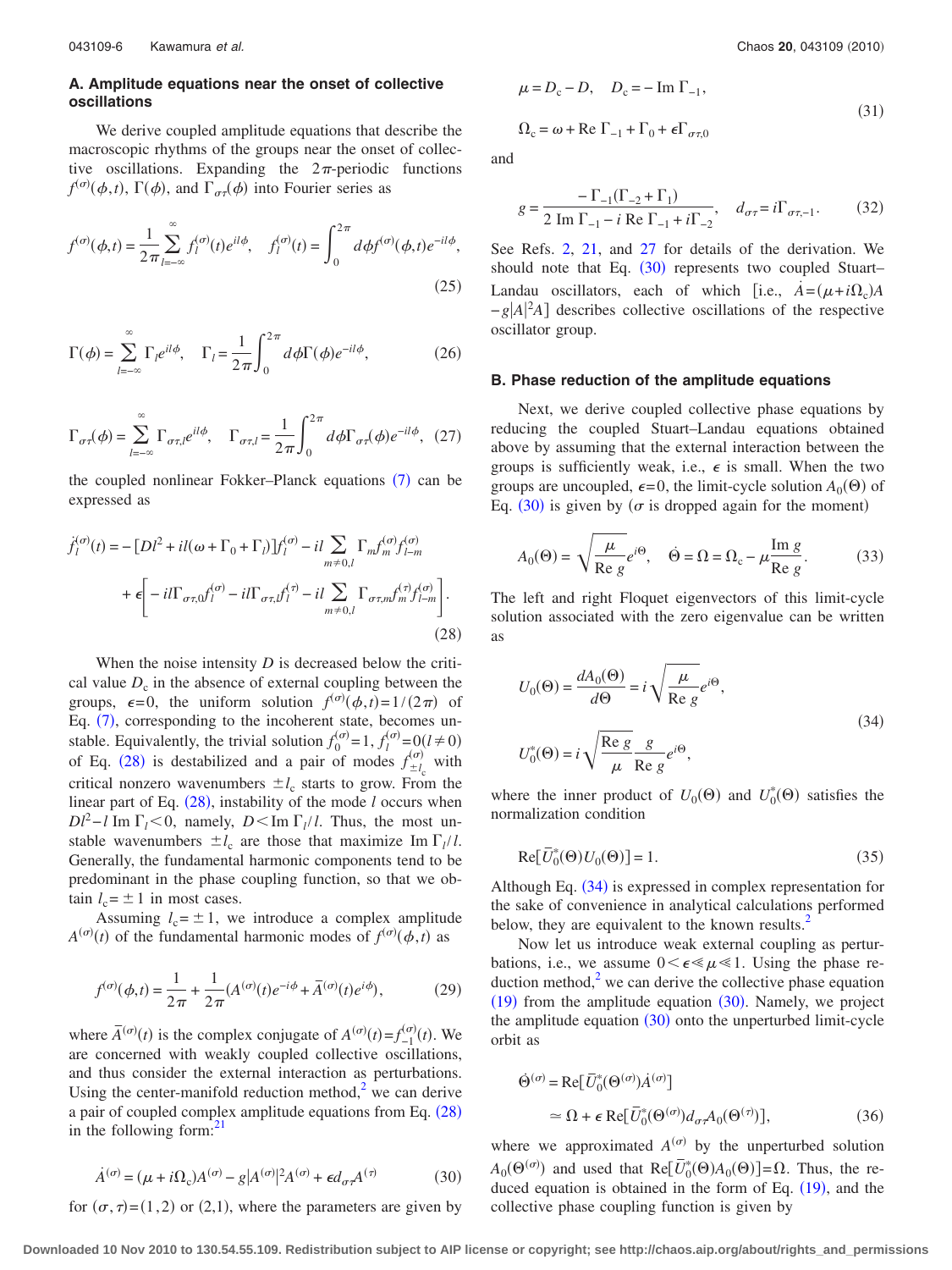<span id="page-6-0"></span>
$$
F_{\sigma\tau}(\Theta^{(\sigma)} - \Theta^{(\tau)}) = \text{Re}[\bar{U}_0^*(\Theta^{(\sigma)})d_{\sigma\tau}A_0(\Theta^{(\tau)})].
$$
 (37)

By inserting the expressions of Eqs.  $(31)$  $(31)$  $(31)$ – $(34)$  $(34)$  $(34)$  into the formula equation  $(37)$  $(37)$  $(37)$ , the collective phase coupling function  $F_{\sigma\tau}(\Theta)$  can be analytically obtained, which takes a sinusoidal form

<span id="page-6-2"></span>
$$
F_{\sigma\tau}(\Theta) = -\rho \sin(\Theta + \delta), \quad \rho e^{i\delta} = \frac{g\bar{d}_{\sigma\tau}}{\text{Re } g}.
$$
 (38)

Note that we have not assumed that the external phase coupling function  $\Gamma_{\sigma\tau}(\phi)$  is sinusoidal so far. The sinusoidal collective phase coupling function arises because we assume that collective oscillations exhibited by the groups of oscillators are near the supercritical Hopf bifurcation point.

When the phase coupling functions are given by the sinusoidal forms, Eqs.  $(3)$  $(3)$  $(3)$  and  $(4)$  $(4)$  $(4)$ , the parameters of Eqs.  $(31)$  $(31)$  $(31)$ – $(33)$  $(33)$  $(33)$  can be calculated as

$$
D_{c} = \frac{\cos \alpha}{2}, \quad \Omega_{c} = \omega - \frac{\sin \alpha}{2},
$$
  

$$
\Omega = \omega - \frac{3 \sin \alpha}{4} + \frac{D \tan \alpha}{2}
$$
 (39)

<span id="page-6-1"></span>and

$$
g = \frac{1}{4 \cos \alpha - 2i \sin \alpha}, \quad d_{\sigma\tau} = \frac{1}{2} e^{-i\beta}.
$$
 (40)

<span id="page-6-5"></span>Inserting Eq.  $(40)$  $(40)$  $(40)$  into Eq.  $(38)$  $(38)$  $(38)$ , we obtain

$$
\rho e^{i\delta} = \frac{1}{4} (2 \cos \beta - \tan \alpha \sin \beta)
$$
  
+  $\frac{i}{4} (2 \sin \beta + \tan \alpha \cos \beta).$  (41)

Therefore, the type of the collective phase coupling function is analytically found from the following quantity:

<span id="page-6-3"></span>
$$
\rho \cos \delta = \frac{1}{4} (2 \cos \beta - \tan \alpha \sin \beta). \tag{42}
$$

Reflecting the symmetry of the original model of Eq.  $(6)$  $(6)$  $(6)$ with respect to  $(\alpha, \beta) \rightarrow -(\alpha, \beta)$  and  $\phi \rightarrow -\phi$ , Eq. ([42](#page-6-3)) is symmetric about the origin in the  $\alpha$ - $\beta$  plane. The type of the collective phase coupling function at the onset of collective oscillations, i.e.,  $D=D_c$ , is represented in Fig. [5,](#page-6-4) which is very similar to Fig. [4.](#page-4-3)

#### **C. Several important cases**

Here, we consider three special and important cases of the collective phase coupling functions derived for the sinu-soidal microscopic phase coupling functions, Eqs. ([3](#page-1-1)) and ([4](#page-1-2)), at the onset of collective oscillations.

 $(i)$ The first case is  $\alpha$ =0, which indicates that the internal phase coupling function within the same group is antisymmetric. Inserting  $\alpha = 0$  into Eq. ([41](#page-6-5)), we obtain the following result:

<span id="page-6-4"></span>

FIG. 5. (Color online) Effective type of phase coupling between collective oscillations in  $\alpha$  and  $\beta$  with  $D = D_c = (\cos \alpha)/2$ , which is analytically given by Eq. ([42](#page-6-3)), i.e.,  $\rho \cos \delta = (2 \cos \beta - \tan \alpha \sin \beta)/4$ . (a) Dependence of  $\rho$  cos  $\delta$  on  $\alpha$  and  $\beta$ . (b) The solid curves are determined by  $\rho$  cos  $\delta = 0$ .

$$
\rho e^{i\delta} = \frac{1}{2} e^{i\beta},\tag{43}
$$

so that  $\rho \cos \delta = (\cos \beta)/2$ . Thus, the collective phase coupling function has the same type as the microscopic external phase coupling function. The internal phase coupling function does not affect the type of the collective phase coupling. A similar scenario has been encountered in different models. $28-30$ 

 $(ii)$ Several special values of the microscopic external coupling phase shift  $\beta$  comprise the second case. Inserting  $\beta = 0, \pm \pi, \pm \pi/2$  into Eq. ([41](#page-6-5)), we obtain the following results:

$$
\beta = 0, \quad \rho e^{i\delta} = \frac{1}{2} + \frac{i}{4} \tan \alpha, \tag{44}
$$

$$
\beta = \pm \pi, \quad \rho e^{i\delta} = -\frac{1}{2} - \frac{i}{4} \tan \alpha, \tag{45}
$$

$$
\beta = \pm \frac{\pi}{2}, \quad \rho e^{i\delta} = \mp \frac{1}{4} \tan \alpha \pm \frac{i}{2}.
$$
 (46)

For antisymmetric external interactions, i.e.,  $\beta=0, \pm \pi$ , the type of the collective phase coupling function coincides with the microscopic external coupling and is not affected by the type of the microscopic internal coupling phase shift  $\alpha$ . In contrast, for symmetric external interactions, i.e.,  $\beta = \pm \pi/2$ , the type of the collective phase coupling function is solely determined by the internal coupling parameter  $\alpha$ , which can be either in-phase or antiphase.

 $(iii)$ The third case is  $\beta = \alpha$ , namely, when the external coupling has the same phase shift as the internal one. Inserting  $\beta = \alpha$  into Eq. ([41](#page-6-5)), we obtain the following result: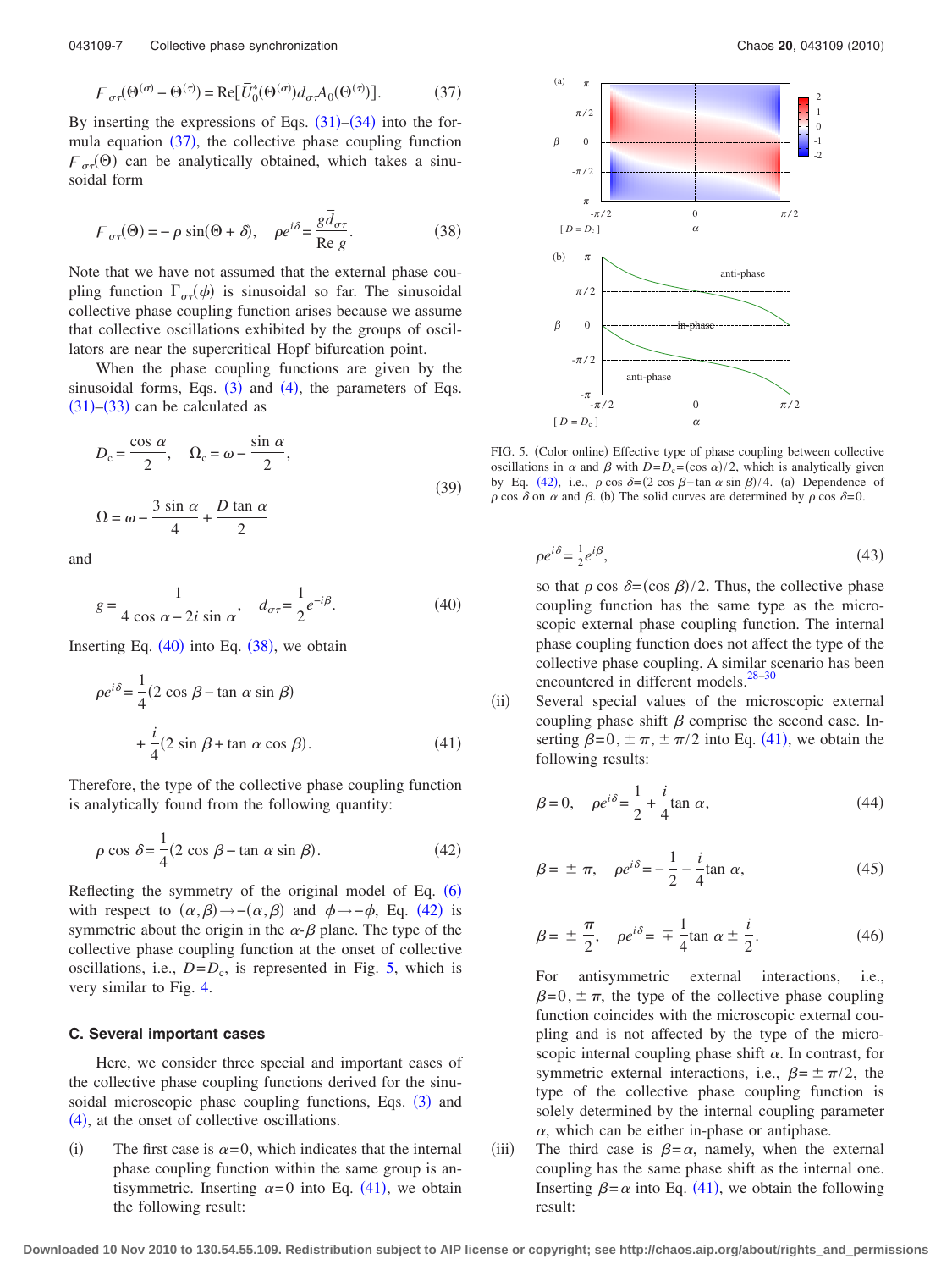$$
\rho e^{i\delta} = \frac{1}{4} (2 \cos \alpha - \tan \alpha \sin \alpha) + i \frac{3 \sin \alpha}{4}.
$$
 (47)

Note that  $|\beta|=|\alpha|<\pi/2$  in this case, namely, both internal and external coupling functions are in-phase. The type of the collective phase coupling function is antiphase when tan<sup>2</sup>  $\alpha$  > 2. As we discuss below, this condition is the same as the condition for noiseinduced turbulence in nonlocally coupled phase oscillators.<sup>2</sup>

## **V. ON NOISE-INDUCED TURBULENCE**

Finally, we briefly discuss the relation between "effective antiphase coupling" and "noise-induced turbulence." In this section, our arguments do not assume that collective oscillations are near the onset. In Ref. [27,](#page-9-10) we considered a system of nonlocally coupled noisy phase oscillators described by the following model:

<span id="page-7-0"></span>
$$
\frac{\partial}{\partial t}\phi(\mathbf{r},t) = \omega + \int d\mathbf{r}' G(\mathbf{r} - \mathbf{r}') \Gamma(\phi(\mathbf{r},t) - \phi(\mathbf{r}',t)) + \sqrt{D}\xi(\mathbf{r},t),
$$
\n(48)

where  $\phi(r, t)$  represents the phase field of spatially extended oscillatory media,  $G(r)$  is a nonlocal kernel function that decays with the distance  $|r|$ ,  $\Gamma(\phi)$  is the phase coupling function,  $\xi(\mathbf{r},t)$  represents spatiotemporally white Gaussian noise, and *D* is the noise intensity.

The Langevin phase equation  $(48)$  $(48)$  $(48)$  can be transformed into a nonlinear Fokker–Planck equation in the following form:

<span id="page-7-1"></span>
$$
\frac{\partial}{\partial t} f(\phi, \mathbf{r}, t) = -\frac{\partial}{\partial \phi} \Bigg[ \left\{ \omega + \int_0^{2\pi} d\phi' \Gamma(\phi - \phi') \right\} \times f(\phi', \mathbf{r}, t) \Bigg\} f(\phi, \mathbf{r}, t) + D \frac{\partial^2}{\partial \phi^2} f(\phi, \mathbf{r}, t) \n- \frac{\partial}{\partial \phi} \Bigg[ \int_0^{2\pi} d\phi' \Gamma(\phi - \phi') \times \{ G_2 \nabla^2 f(\phi', \mathbf{r}, t) \} f(\phi, \mathbf{r}, t) \Bigg] - \cdots. \tag{49}
$$

Here, we have expanded the nonlocal coupling term as

$$
\int d\mathbf{r}' G(\mathbf{r} - \mathbf{r}') f(\boldsymbol{\phi}', \mathbf{r}', t) = \sum_{n=0}^{\infty} G_{2n} \nabla^{2n} f(\boldsymbol{\phi}', \mathbf{r}, t), \qquad (50)
$$

where  $G_{2n}$  is the 2*nth* moment of  $G(r)$ .

The space-dependent order parameter  $A(r, t)$  is defined by

$$
A(\mathbf{r},t) = R(\mathbf{r},t)e^{i\Theta(\mathbf{r},t)}
$$
  
= 
$$
\int d\mathbf{r}'G(\mathbf{r}-\mathbf{r}')\int_0^{2\pi} d\phi' e^{i\phi'}f(\phi',\mathbf{r}',t),
$$
 (51)

where  $\Theta(\mathbf{r},t)$  can be considered as the space-dependent collective phase,  $f(\phi, r, t) = f_0(\phi - \Theta(r, t))$ . Applying the phase

<span id="page-7-4"></span>

FIG. 6. (Color online) Effective type of phase coupling between collective oscillations in *D* and  $\alpha$  with  $\beta = \alpha$ . (a) Dependence of  $\rho$  cos  $\delta$  on *D* and  $\alpha$ . (b) The solid curves are determined by  $\rho \cos \delta = 0$ .

reduction method to Eq.  $(49)$  $(49)$  $(49)$ , we obtained the following collective phase equation:

<span id="page-7-2"></span>
$$
\frac{\partial}{\partial t}\Theta(\mathbf{r},t) = \Omega + \overline{\nu}\nabla^2\Theta(\mathbf{r},t) + \overline{\mu}(\nabla\Theta(\mathbf{r},t))^2 + \cdots, \qquad (52)
$$

where  $\bar{\nu}$  and  $\bar{\mu}$  are coefficients. In particular, the collective phase diffusion coefficient  $\overline{\nu}$  was given by

<span id="page-7-3"></span>
$$
\overline{\nu} = -G_2 \int_0^{2\pi} d\varphi \int_0^{2\pi} d\varphi' \Gamma(\varphi - \varphi') k_0(\varphi) u_0(\varphi'), \qquad (53)
$$

which can be negative and then induce spatiotemporal chaos (turbulence). Details of the definitions and the derivations are given in Ref. [27.](#page-9-10)

Now, it is clear that Eqs.  $(7)$  $(7)$  $(7)$ ,  $(19)$  $(19)$  $(19)$ , and  $(24)$  $(24)$  $(24)$  describing interacting groups of globally coupled noisy phase oscillators are similar to Eqs.  $(49)$  $(49)$  $(49)$ ,  $(52)$  $(52)$  $(52)$ , and  $(53)$  $(53)$  $(53)$  describing a system of nonlocally coupled noisy phase oscillators. When the external phase coupling function is the same as the internal one, i.e.,  $\Gamma_{\sigma\tau}(\varphi) = \Gamma(\varphi)$ , Eq. ([24](#page-4-2)) is essentially equivalent to Eq. ([53](#page-7-3)). Namely, the instability condition  $-F'(0) < 0$  for inphase collective synchronization between two groups, which gives the antiphase condition for the sinusoidal coupling, coincides with the instability condition  $\bar{\nu}$  < 0 for spatially uniform solutions of the collective phase equation. Therefore, the phase diagram plotted in Fig. [6](#page-7-4) using *D* and  $\alpha$  with  $\beta = \alpha$ is the same as that we obtained for noise-induced turbulence in Ref. [27.](#page-9-10)

The above situation for collective oscillations at the macroscopic level is in parallel with the classical problem for phase oscillators at the microscopic level, in which the instability condition for in-phase synchronization of two coupled phase oscillators coincides with the instability condition for spatially uniform solutions of the phase diffusion equation.<sup>2</sup>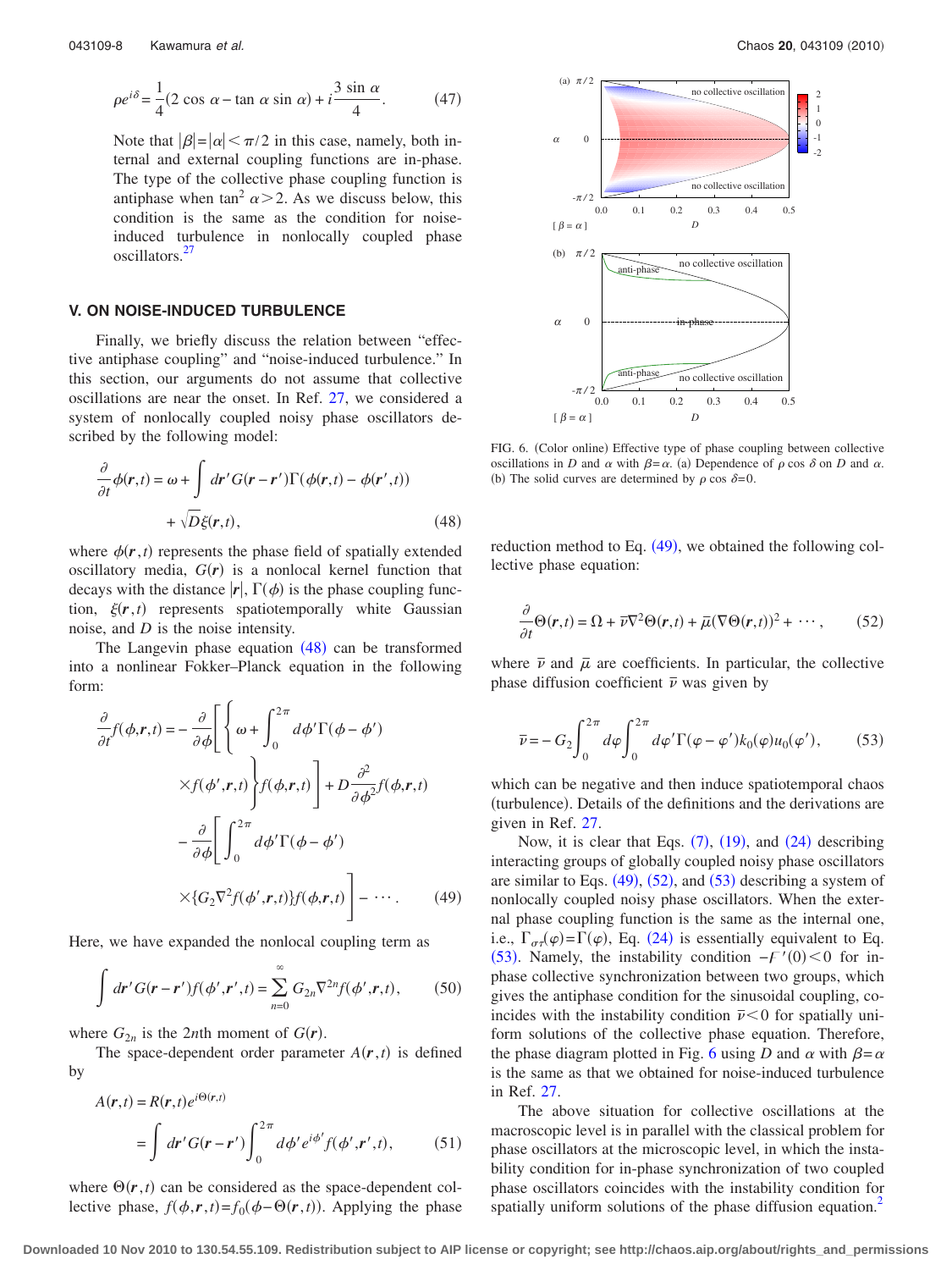<span id="page-8-0"></span>

FIG. 7. (Color online) Phase diagram in *D* and  $\alpha$  with (a)  $\beta = 0$ , (b)  $\beta = 3\pi/8$ , (c)  $\beta = \pi/2$ , (d)  $\beta = \pi/8$ , (e)  $\beta = \pi$ , (f)  $\beta = -\pi/8$ , (g)  $\beta = -\pi/2$ , and (h)  $\beta = -3\pi/8$ .

## **VI. CONCLUDING REMARKS**

In the present paper, we considered two weakly interacting groups of globally coupled noisy identical phase oscillators undergoing collective oscillations. To analyze them, we adopted the idea of collective phase description, namely, we treated the collective oscillations of each group as a single macroscopic phase oscillator. We developed a theory that derives the collective phase coupling function between the groups from the microscopic external phase coupling function between individual oscillator pairs belonging to the different groups. Based on this theory, we illustrated counterintuitive situations in which the two groups become antiphase synchronized despite in-phase microscopic coupling, and vice versa. We also developed a theory that gives explicit analytical expressions of the collective phase coupling functions near the onset of collective oscillations. A complete

phase diagram in the case of the sinusoidal internal and external coupling functions is summarized in the Appendix.

In our companion work, $30$  we considered two weakly interacting groups of globally coupled noiseless nonidentical phase oscillators and discussed their collective synchronization properties. The strong similarity in results between the two types of systems, one stochastic and the other deterministically random, is remarkable, while the theoretical methods employed are completely different between them. In particular, we found the same counterintuitive phenomena, namely, the disagreement of the types between the collective phase coupling function and the microscopic external phase coupling function.

The notion of collective phase description is convenient and powerful in analyzing complex macroscopic rhythms arising from systems of interacting microscopic dynamical